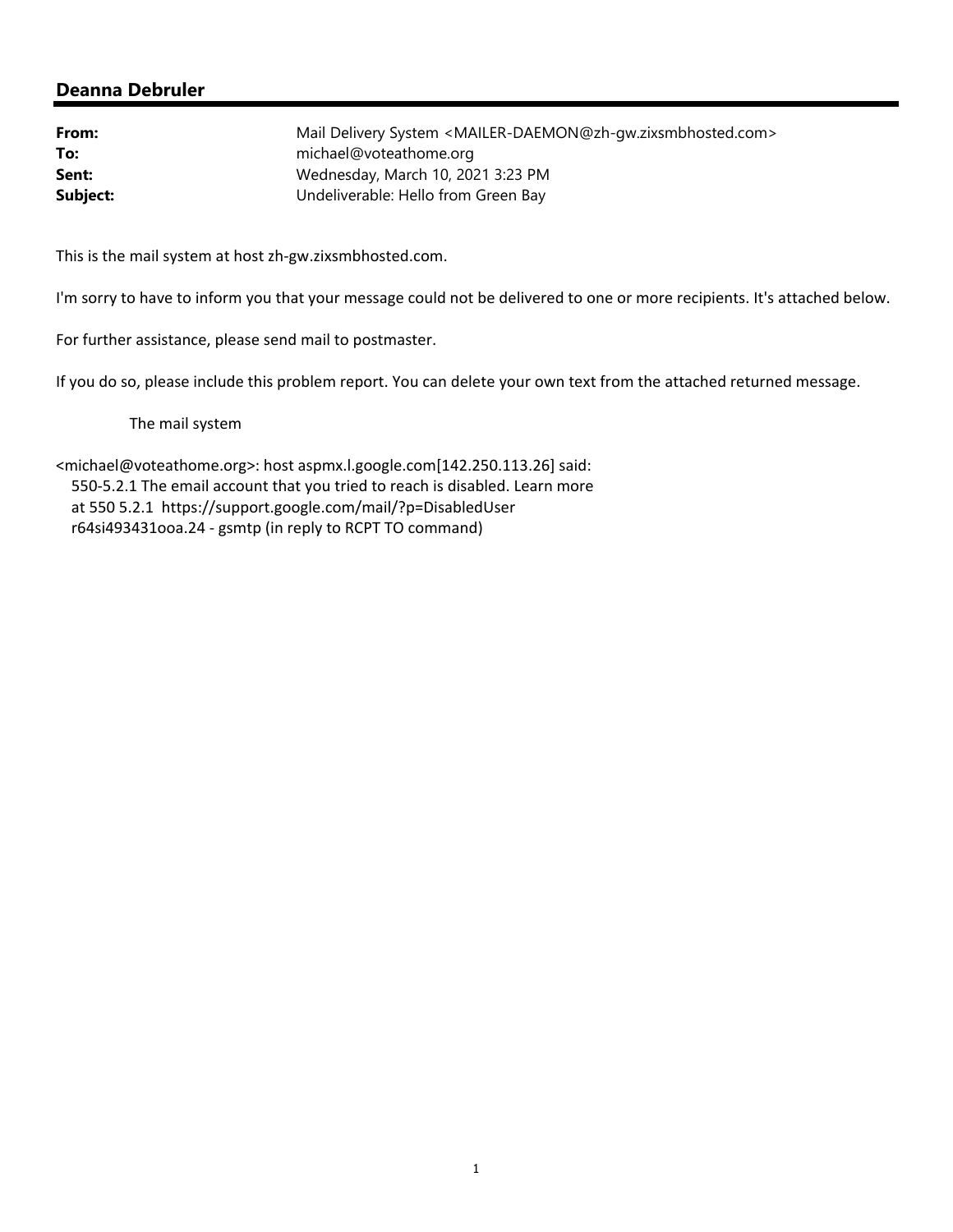| From:    | Vanessa Chavez                    |
|----------|-----------------------------------|
| Sent:    | Wednesday, March 10, 2021 3:23 PM |
| To:      | Michael Spitzer-Rubenstein        |
| Subject: | Hello from Green Bay              |

Hello Michael,

I hope this message finds you well. As I'm sure you are aware by now, there is an article circulating which makes all sorts of accusations about the election in GB. One of the biggest things reporters are honing in on is a statement in Hyatt's records that say you were in charge and were to be provided the keys. No one on our end has a solid recollection since there was so much going on during that time, so I'm hoping you can help give us a definitive answer. Were you provided keys to the KI? If so, what did you do with those? And finally, what was your involvement with executing the contract with KI?

If you have any other recollections about the day of, or the days leading up to it, that would be very helpful to document as well. Thanks!

Vanessa

Vanessa R. Chavez *City Attorney*  City of Green Bay 100 North Jefferson Street, Room 200 Green Bay, WI 54301 Phone: (920) 448-3080 Fax: (920) 448-3081 Vanessa.Chavez@greenbaywi.gov

**LEGAL DISCLAIMER:** This message and all attachments may be confidential or protected by privilege. If you are not the intended recipient, you are hereby notified that any disclosure, copying, distribution or use of the information contained in or attached to this message is strictly prohibited. Please notify the sender of the delivery error by replying to this message, and then delete it from your system. Thank you.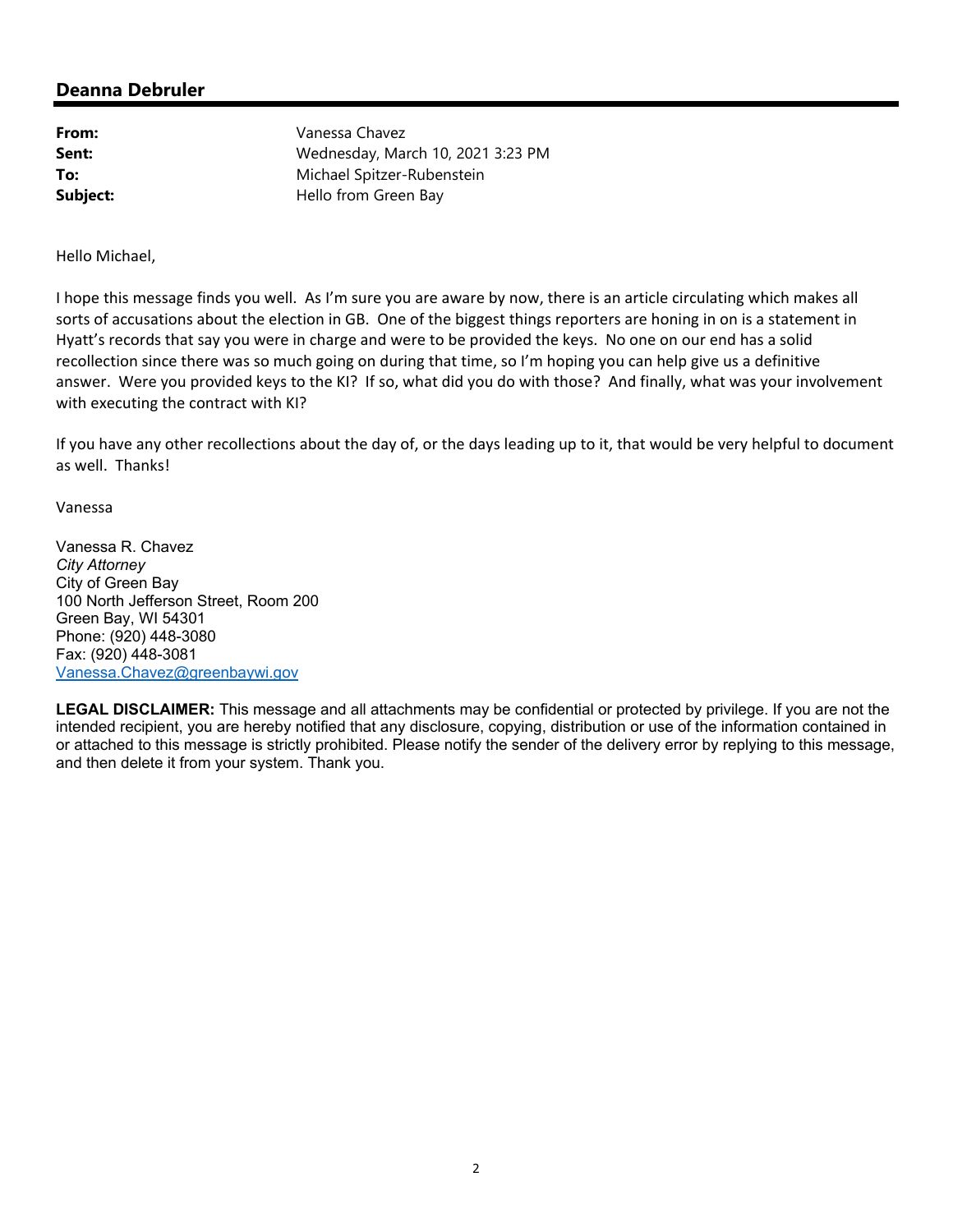| From:    | Christy Kurowski <christy@voteathome.org></christy@voteathome.org> |
|----------|--------------------------------------------------------------------|
| Sent:    | Friday, December 18, 2020 11:51 AM                                 |
| To:      | Deanna Debruler                                                    |
| Subject: | Re: Records Request-Kurowski                                       |

Thank you so very much for your time  $\sim$  Happy Holidays Christy

On Fri, Dec 18, 2020 at 10:47 AM Deanna Debruler <Deanna.Debruler@greenbaywi.gov> wrote:

Dear Ms. Kurowski:

This email is in response to your open records request dated December 17, 2020 (see below), wherein you requested information on how many people voted at the Johnsonville Tailgate Village, which has been granted. The records responsive to your request have been provided by the Clerk's Office and are below:

Five wards voted at the Johnsonville Tailgate Village at 1265 Lombardi Ave.

These are the numbers from the tape of the ballots cast on Election day at the polling locations.

Ward 25: 268

Ward 36: 198

Ward 37: 260

Ward 39: 434

Ward 40: 230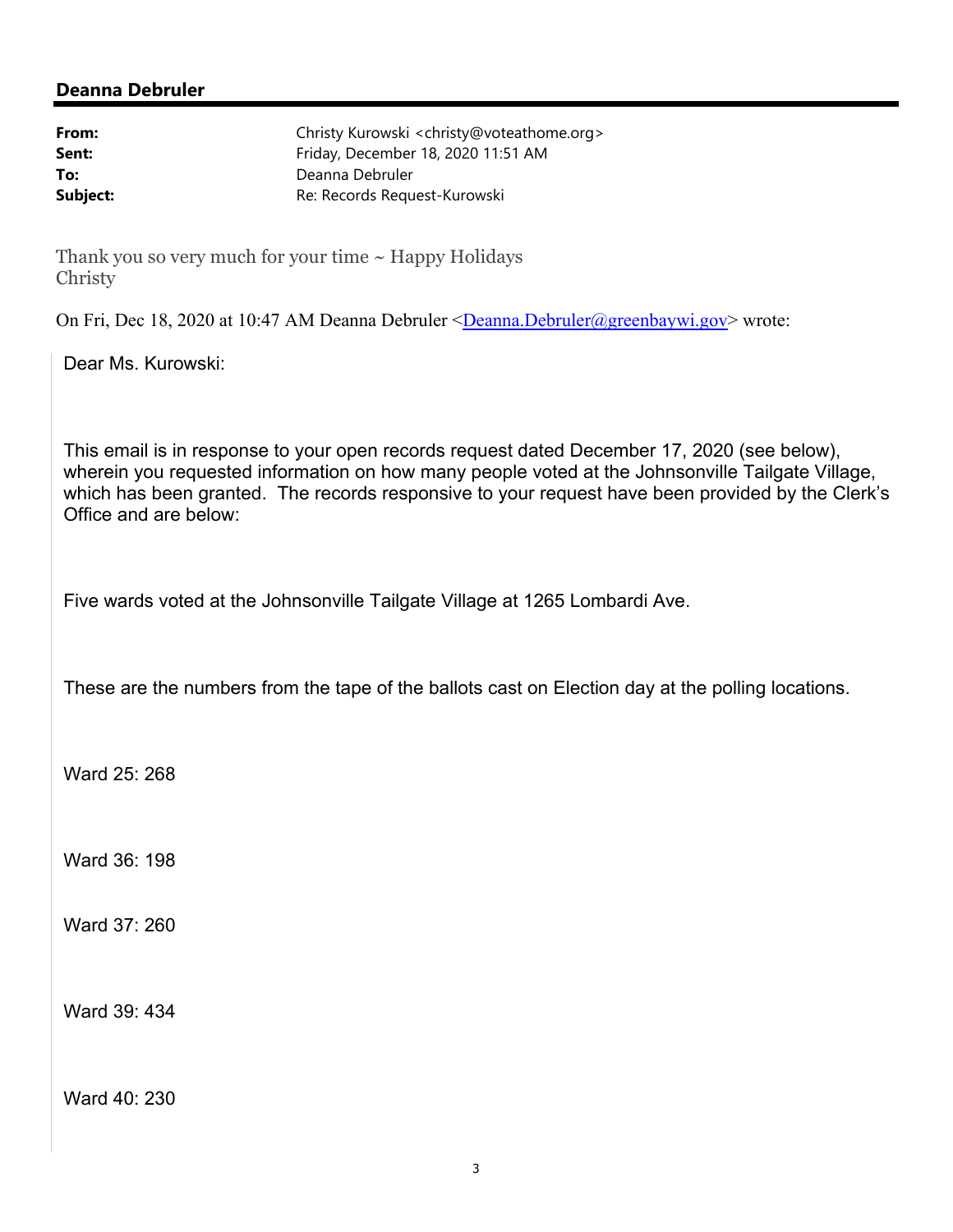The determination not to release certain records is subject to review by mandamus under Wis. Stat. § 19.37(1) or upon application to the Attorney General or District Attorney.

Thank you for your cooperation in this matter.

Deanna K. DeBruler

*Legal Assistant*

City of Green Bay

100 North Jefferson Street, Room 200 Green Bay, WI 54301

Phone: (920) 448-3122

Fax: (920) 448-3081

Deanna.Debruler@greenbaywi.gov

**LEGAL DISCLAIMER:** This message and all attachments may be confidential or protected by privilege. If you are not the intended recipient, you are hereby notified that any disclosure, copying, distribution or use of the information contained in or attached to this message is strictly prohibited. Please notify the sender of the delivery error by replying to this message, and then delete it from your system. Thank you.

-------- Original message --------

From: Christy Kurowski/NVAHI <donotreply@dmistudios.com>

Date: 12/17/20 1:44 PM (GMT-06:00)

To: "Juno, Sandy L." <Sandy.Juno@browncountywi.gov>

Subject: Brown County - - Contact Us

Email Address: christy@voteathome.org

First Name: Christy

Last Name: Kurowski/NVAHI

Address: 4606 W Lake Circle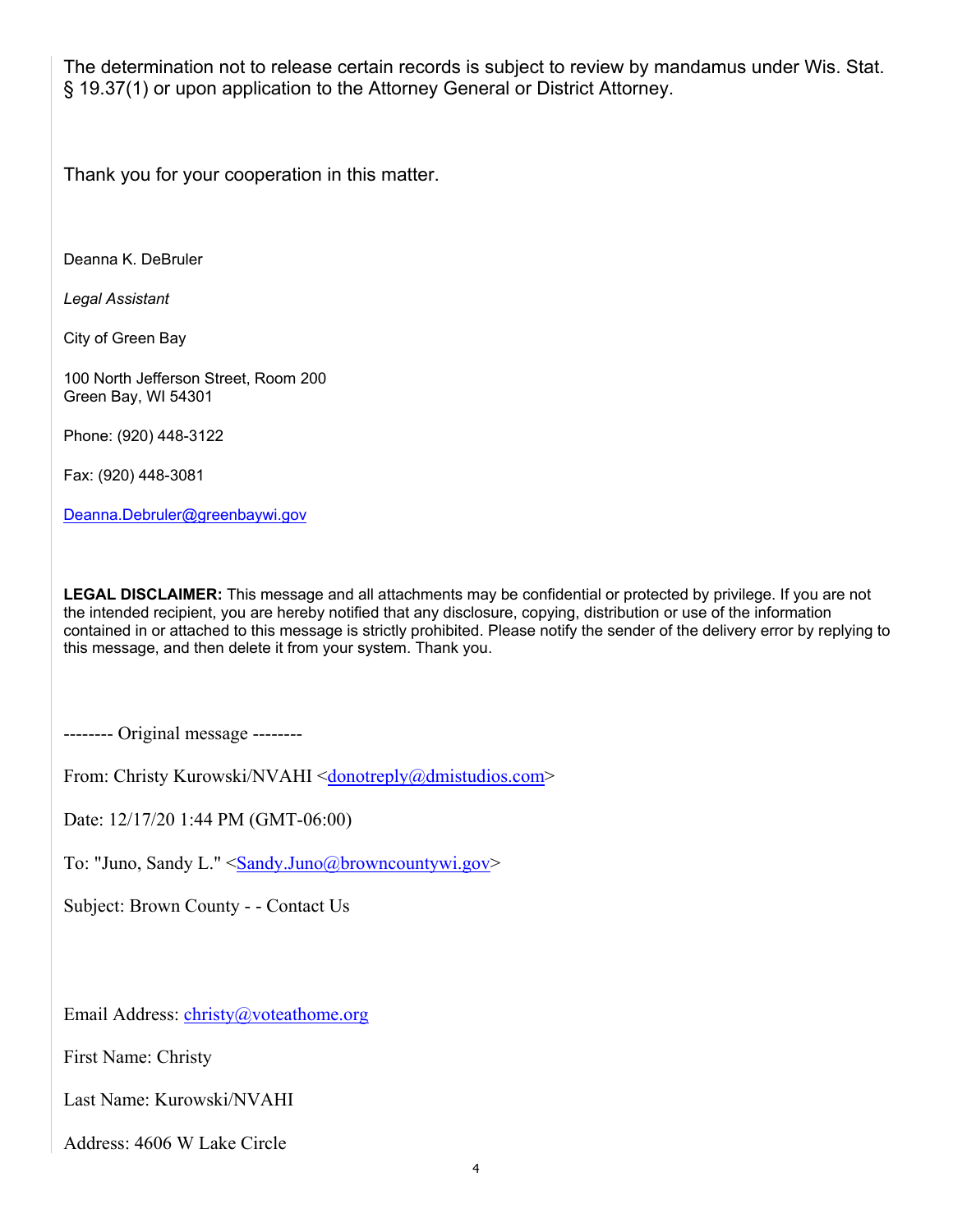City: Littleton

State: Colorado

Zip Code: 80123

Phone Number: 7206437357

Fax Number:

Comments/Questions: Good afternoon,

I hope you are doing well and have been able to get some rest following a very well run election  $\sim$  your team is VERY impressive!

I have a quick question  $\sim$  we are working on a recap in regards to the arenas opening up as polling locations  $\sim$  I was wondering if you had any data on how many people voted at Johnsonville Tailgate Village? I know you must be incredibly busy so please know I truly appreciate your time. Have a fantastic day and HAPPY HOLIDAYS Christy Kurowski

Strategic Partnerships | National Vote at Home Institute & Coalition 720-643-7357

\*\*\*\*\*\*\*\*\*\*\*\*\*\*\* IMPORTANT CONFIDENTIALITY NOTICE \*\*\*\*\*\*\*\*\*\*\*\*\*\*\* This electronic transmission, along with any information attached may contain confidential, proprietary, or privileged information, subject to, among other protections, the Health Insurance Portability & Accountability Act of 1996, codified as 45 C.F.R. Part 160; the Public Health Service Act, codified as 42 C.F.R. Part 2; and the attorney-client/attorney work-product statutory and common law privileges. If the reader of this transmission is not the intended recipient, you are hereby notified that any disclosure, copying, distribution or use of the information contained in or attached to this email is strictly prohibited. If you have received this email in error, please immediately notify the sender via return e-mail, then delete the email and any of its attachments, without reading or saving the email.

-- Christy Kurowski Strategic Partnerships | National Vote at Home Institute & Coalition 720-643-7357 VoteAtHome.org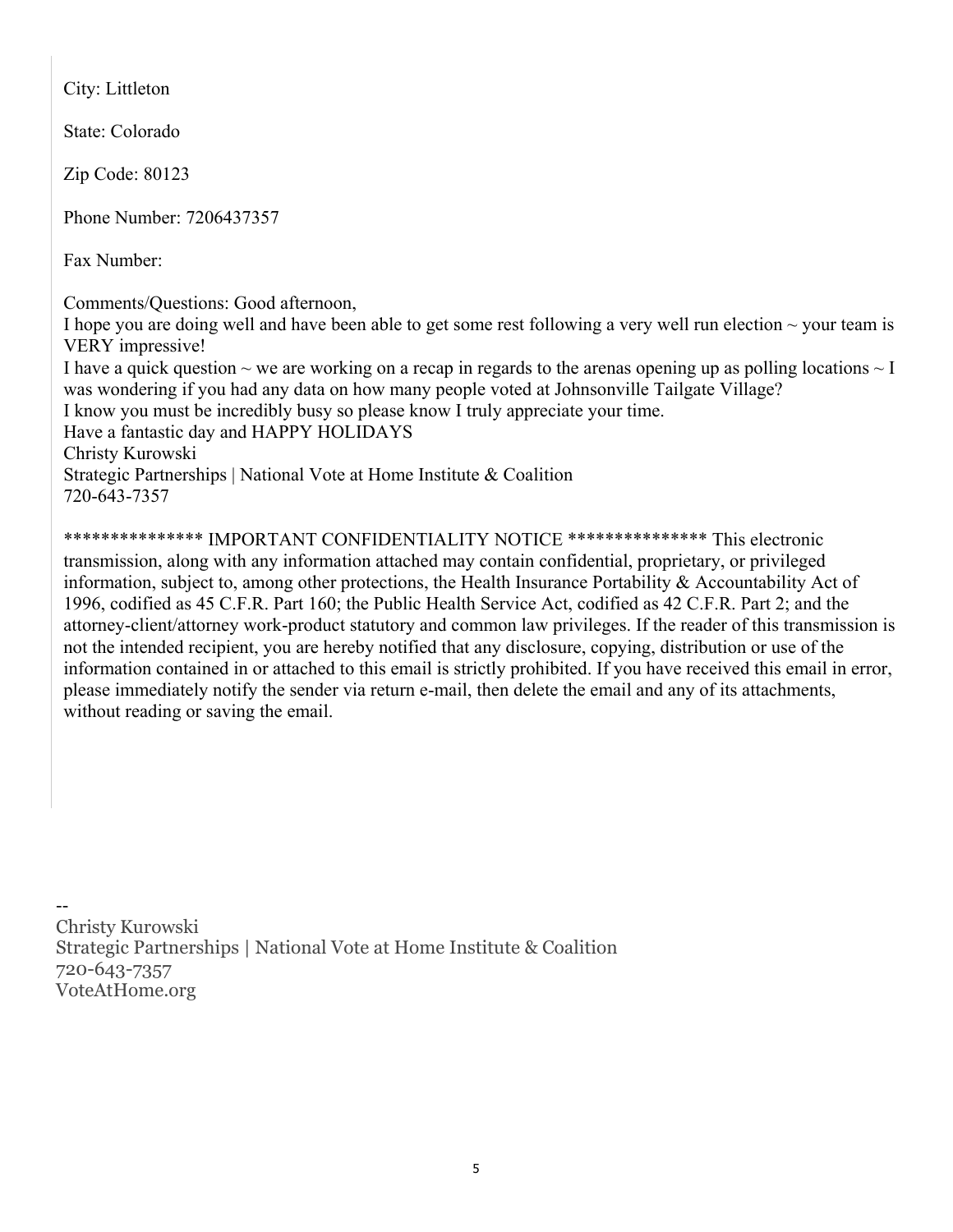| From:    | Kris Teske                                                                     |  |
|----------|--------------------------------------------------------------------------------|--|
| Sent:    | Thursday, November 12, 2020 5:52 PM                                            |  |
| To:      | Dennis Granados                                                                |  |
| Subject: | Automatic reply: Supplementary request approved - CTCL COVID-19 Response Grant |  |

I am on a leave of absence until further notice. Please contact the Clerk's Office at 920-448-3010. Or contact Kim Wayte, Deputy Clerk at Kim.Wayte@greenbaywi.gov. Thank you!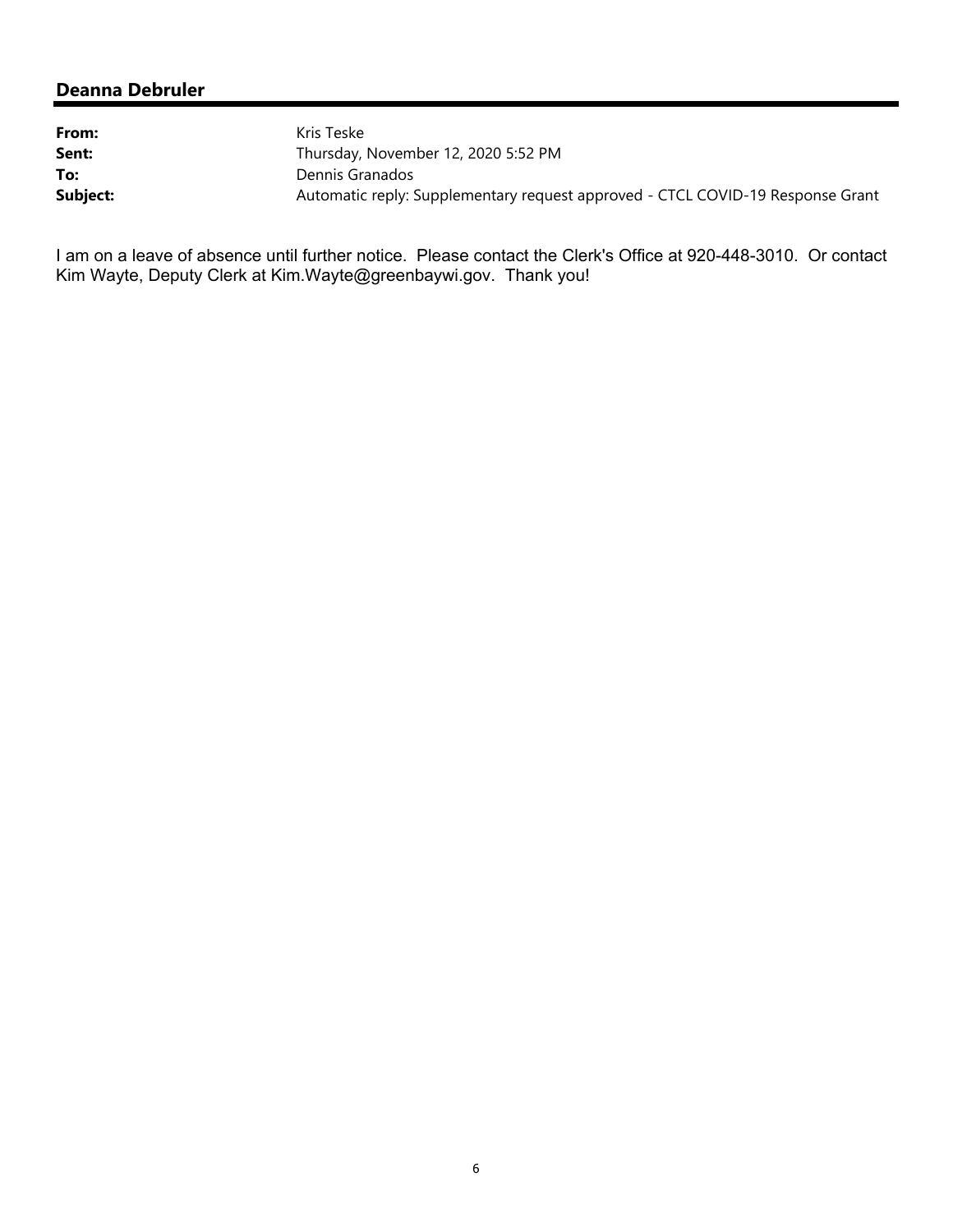| From:               | Dennis Granados < dennis@techandciviclife.org >                   |  |
|---------------------|-------------------------------------------------------------------|--|
| Sent:               | Thursday, November 12, 2020 5:51 PM                               |  |
| To:                 | Kris Teske                                                        |  |
| Subject:            | Re: Supplementary request approved - CTCL COVID-19 Response Grant |  |
| <b>Attachments:</b> | Green Bay Supplemental CTCL Agreement Updated.pdf                 |  |

Hi Kris,

I wanted to follow up on the supplementary grant agreement I emailed on September 18. Upon reviewing our records, we have not received a signed copy of the agreement in order for us to proceed with disbursement. I've attached a copy of the agreement for review and signature.

Thank you, -Dennis

On Fri, Sep 18, 2020 at 5:46 PM Dennis Granados <dennis@techandciviclife.org> wrote: Hi Kris,

As a follow up to Tiana's previous email, I've attached an agreement for review and signature. Please let us know at your earliest convenience if you have any questions or feedback. Otherwise, once the agreement is signed, we can start the disbursement information process. Have a great weekend!

Best, Dennis

On Tue, Sep 15, 2020 at 9:06 AM Kris Teske  $\leq$ Kris.Teske@greenbaywi.gov> wrote:

Thank you so much!!! ©

Kris Teske, WCMC

Green Bay City Clerk

100 N. Jefferson St., Rm 106

Green Bay, WI 54301

920‐448‐3014

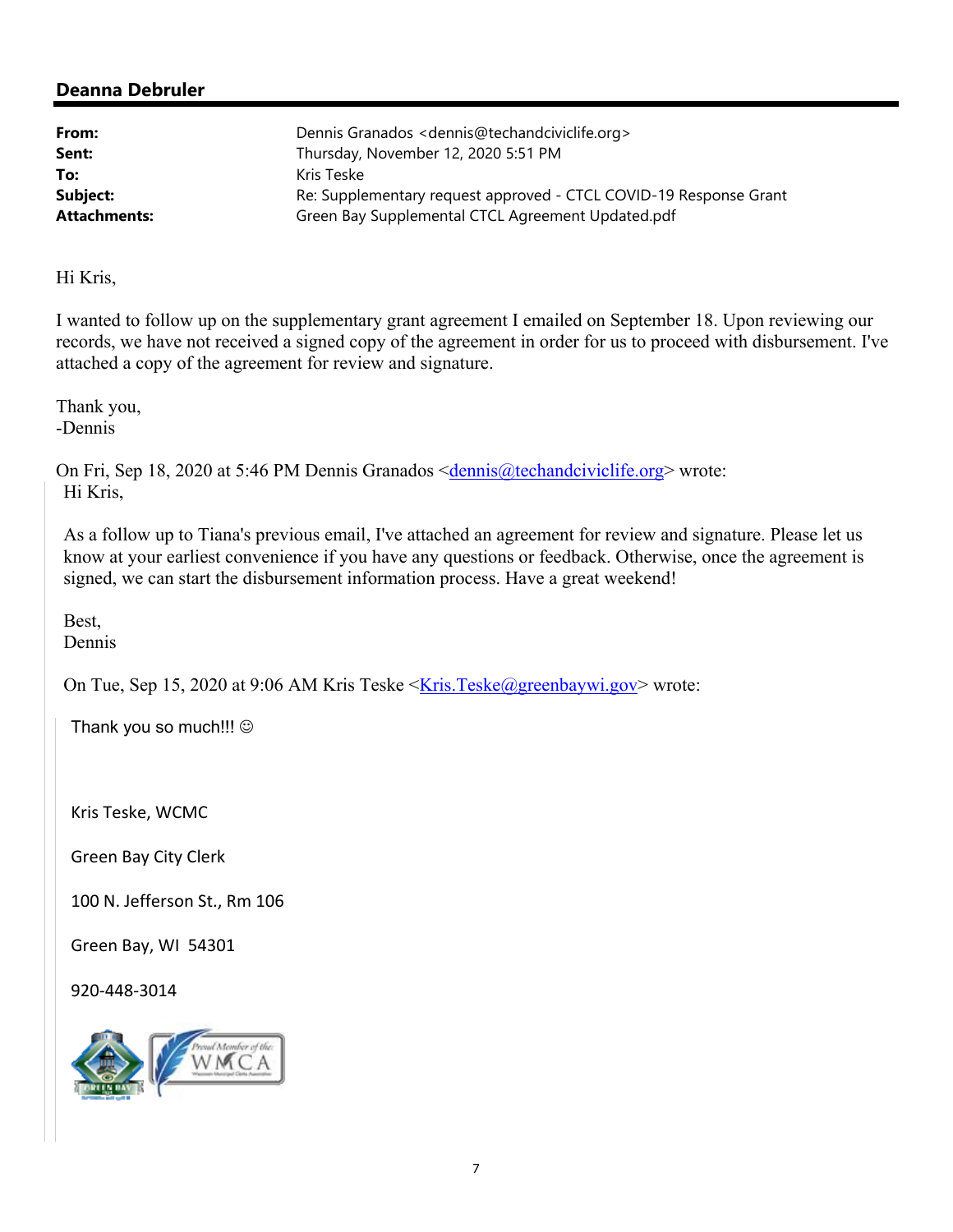From: Tiana Epps-Johnson [mailto:tiana@techandciviclife.org] **Sent:** Monday, September 14, 2020 6:02 PM To: Kris Teske <Kris.Teske@greenbaywi.gov> Cc: Whitney May <whitney@techandciviclife.org>; Dennis Granados <dennis@techandciviclife.org> **Subject:** Supplementary request approved ‐ CTCL COVID‐19 Response Grant

Dear Kris,

I'm delighted to share that the Center for Tech and Civic Life has approved a supplementary grant to support Green Bay's Safe Voting Plan at the full amount requested: \$522,200.

Dennis, cc'd, will follow up with a draft grant agreement for your review.

All the best, Tiana

On Wed, Sep 9, 2020 at 10:48 AM JotForm <noreply@jotform.com> wrote:

 $\vert x \vert$ To help protect y **CTCL COVID-19 Response Grant Application** picture from the

| Who is completing<br>this grant<br>application?                                             | Kris Teske                 |
|---------------------------------------------------------------------------------------------|----------------------------|
| What is your title?                                                                         | Green Bay City Clerk       |
| Please select the<br>state and office (or<br>official) you are<br>applying on behalf<br>of. | Wisconsin; Municipal Clerk |
| What type of<br>jurisdiction are you<br>submitting an<br>application on behalf<br>of?       | City                       |
| City Name                                                                                   | Green Bay                  |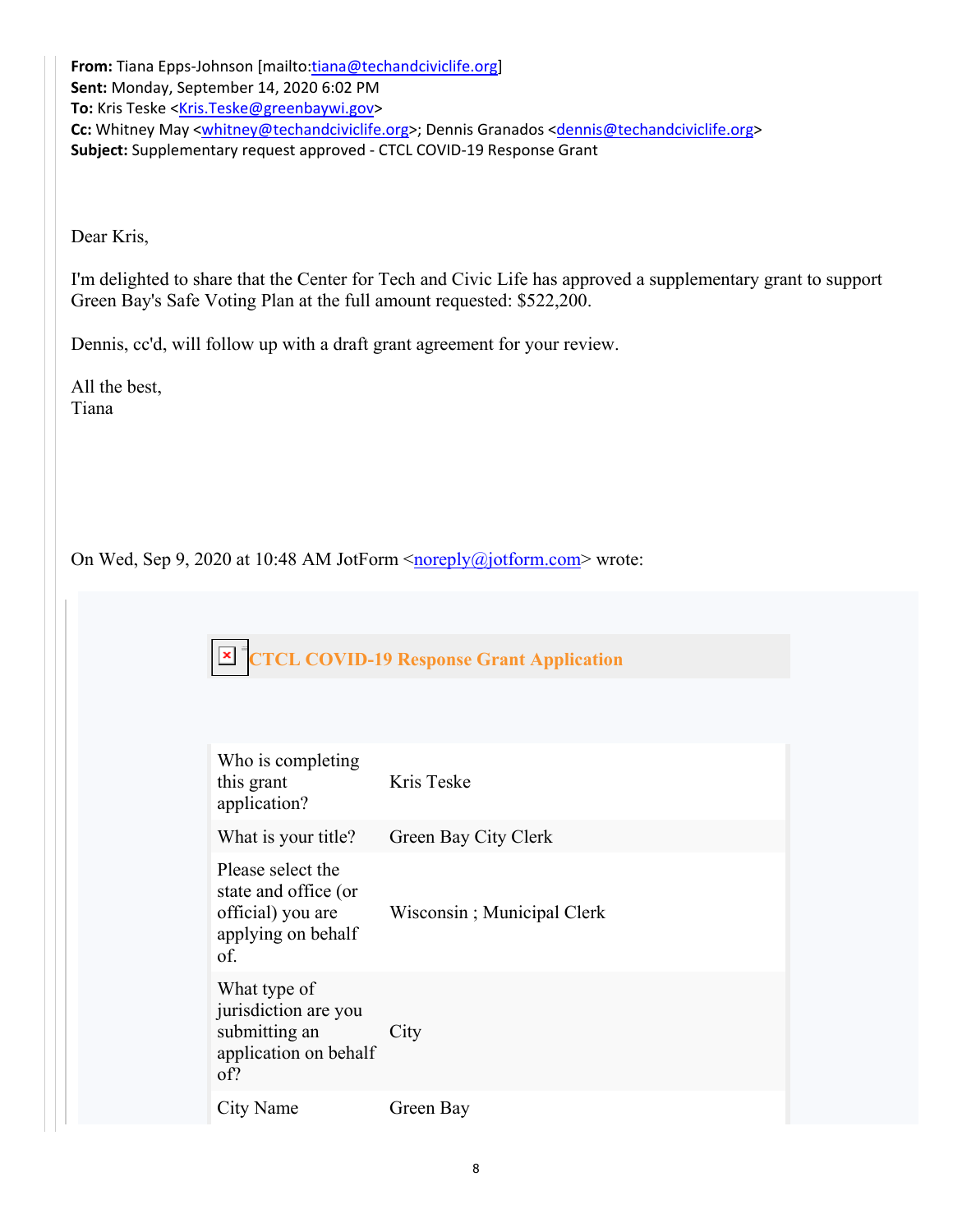| I certify that I am<br>permitted to submit<br>this grant request on<br>behalf of the<br>jurisdiction listed<br>above.    | Yes                                                                                                                   |  |
|--------------------------------------------------------------------------------------------------------------------------|-----------------------------------------------------------------------------------------------------------------------|--|
| Your initials                                                                                                            | kt                                                                                                                    |  |
| Today's Date                                                                                                             | 09-09-2020                                                                                                            |  |
| What number can we<br>reach you at during<br>business hours?                                                             | (920) 448-3014                                                                                                        |  |
| <b>Office Mailing</b><br><b>Address</b>                                                                                  | Street Address: 100 N. Jefferson St., Room 106<br>City: Green Bay<br>State / Province: WI<br>Postal / Zip Code: 54301 |  |
| What is the email<br>address you use for<br>work?                                                                        | kris.teske@greenbaywi.gov                                                                                             |  |
| Share a link to an<br>official government<br>page that contains<br>your bio or lists you<br>in a staff directory         | https://greenbaywi.gov/196/Clerk                                                                                      |  |
| How many active<br>registered voters<br>does your<br>jurisdiction have as<br>of September 1,<br>2020?                    | 53423                                                                                                                 |  |
| Approximately how<br>many full time staff<br>(or equivalent) do<br>you have on your<br>team?                             | 5                                                                                                                     |  |
| What is your<br>jurisdiction's total<br>budget allocated to<br>elections this fiscal<br>year as of September<br>1, 2020? | 329818.00                                                                                                             |  |
| Please upload a copy<br>of your current<br>elections budget                                                              | <b>Budget Website-Under Administration.docx</b>                                                                       |  |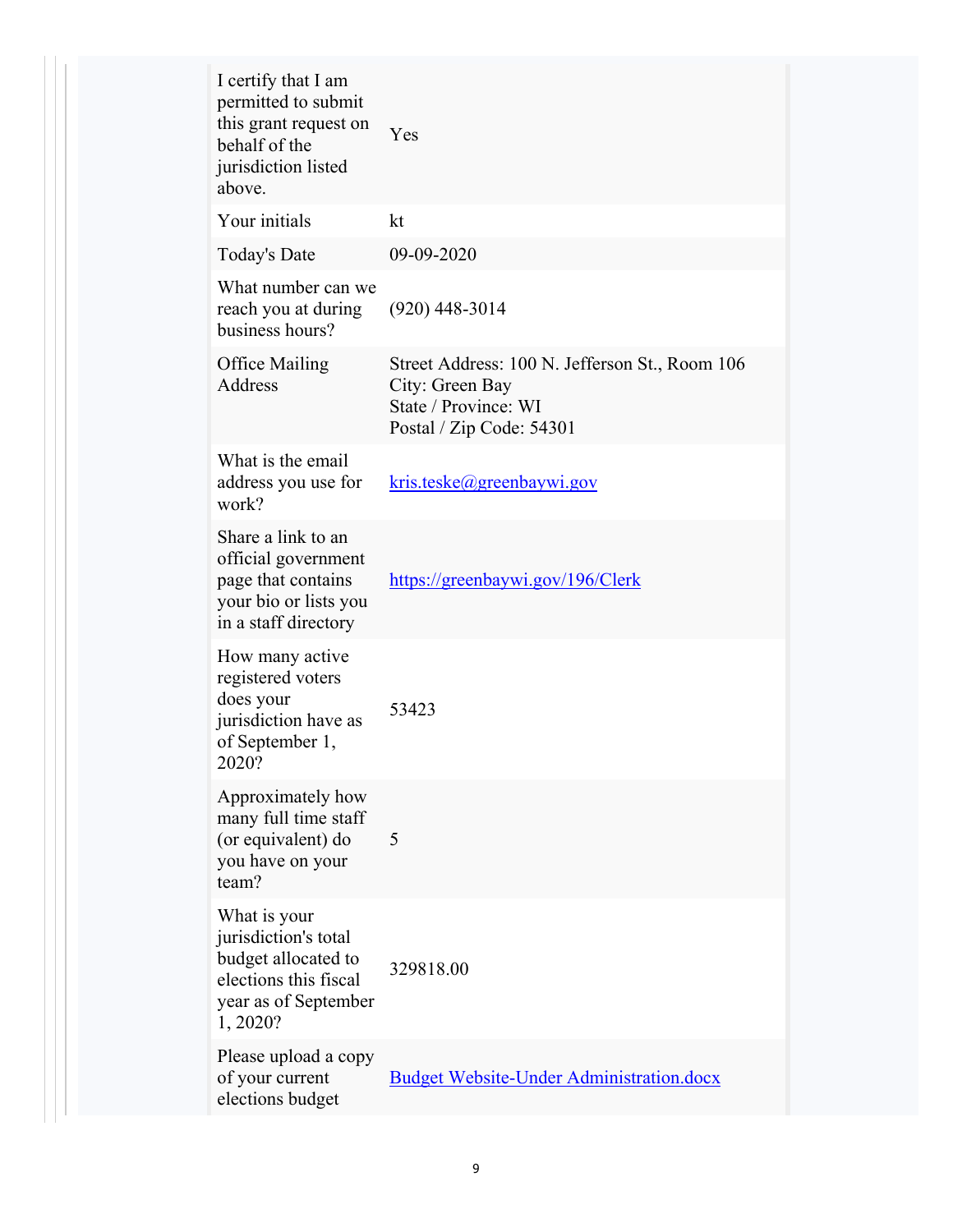| Please upload a W-9<br>for your jurisdiction                                                                          | 2020-SIGNED-W-9.pdf                                                                                  |
|-----------------------------------------------------------------------------------------------------------------------|------------------------------------------------------------------------------------------------------|
| For which public<br>purposes will your<br>jurisdiction use grant<br>funds?                                            | Polling place rental and cleaning expenses for early<br>voting or Election Day<br>Temporary staffing |
| Will acceptance of<br>this grant require a<br>vote of approval by<br>your local<br>legislature, council,<br>or board? | No                                                                                                   |
| Title of Individual<br><b>Signatory or Name</b><br>of Signatory Body                                                  | Mayor                                                                                                |
| Name of Individual<br>Signatory (if<br>applicable)                                                                    | Eric Genrich                                                                                         |
| How did you hear<br>about this grant<br>opportunity?                                                                  | Center for Tech and Civic Life (CTCL)                                                                |

You can edit this submission and view all your submissions easily.

Tiana Epps-Johnson | Founder & Executive Director, Center for Tech and Civic Life | tiana@techandciviclife.org | she/her

Dennis Granados Executive & Development Assistant techandciviclife.org

--

--